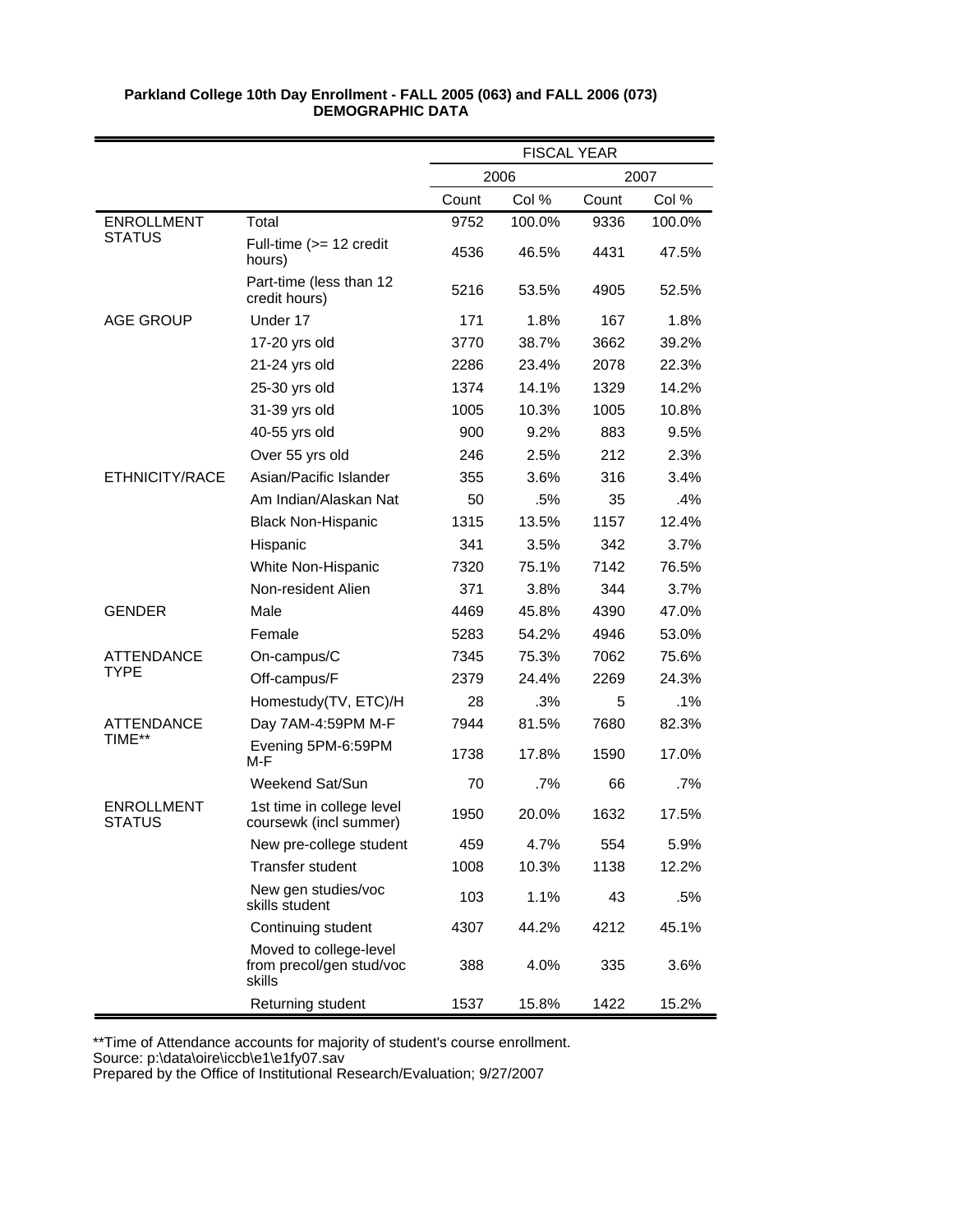|                                       |                                                              | <b>FISCAL YEAR</b> |        |       |        |
|---------------------------------------|--------------------------------------------------------------|--------------------|--------|-------|--------|
|                                       |                                                              |                    | 2006   |       | 2007   |
|                                       |                                                              | Count              | Col %  | Count | Col %  |
| <b>STUDENT LEVEL</b>                  | Freshman                                                     | 4634               | 47.5%  | 4589  | 49.2%  |
|                                       | Sophomore                                                    | 3401               | 34.9%  | 3391  | 36.3%  |
|                                       | HS student enrollee                                          | 446                | 4.6%   | 12    | .1%    |
|                                       | Unclassified/other                                           | 1271               | 13.0%  | 1344  | 14.4%  |
| <b>RESIDENCY</b>                      | In-district                                                  | 7211               | 73.9%  | 6931  | 74.2%  |
|                                       | Out-of-district                                              | 2103               | 21.6%  | 2010  | 21.5%  |
|                                       | Out-of-stat                                                  | 105                | 1.1%   | 85    | .9%    |
|                                       | <b>Foreign Country</b>                                       | 333                | 3.4%   | 310   | 3.3%   |
| STUDENT                               | Prepare for transfer                                         | 930                | 9.5%   | 672   | 7.2%   |
| <b>INTENT</b>                         | Improve skills for present<br>job                            | 161                | 1.7%   | 137   | 1.5%   |
|                                       | Prepare for job<br>immediately after com<br>college          | 760                | 7.8%   | 627   | 6.7%   |
|                                       | Prepare for GED/improve<br>basic ac skills                   | 44                 | .5%    | 40    | .4%    |
|                                       | Personal interest - not<br>career oriented                   | 190                | 1.9%   | 160   | 1.7%   |
|                                       | Other or unknown                                             | 7667               | 78.6%  | 7700  | 82.5%  |
| <b>ENROLLMENT</b><br><b>OBJECTIVE</b> | Complete one or several<br>courses                           | 3229               | 33.1%  | 3125  | 33.5%  |
|                                       | Complete a Certificate                                       | 270                | 2.8%   | 281   | 3.0%   |
|                                       | Complete Assoc degree                                        | 6253               | 64.1%  | 5930  | 63.5%  |
| TRANSFER                              | NOT planning transfer                                        | 8612               | 88.3%  | 8491  | 90.9%  |
| <b>PLANS</b>                          | YES, planning transfer                                       | 1140               | 11.7%  | 845   | 9.1%   |
| <b>JTPA</b>                           | All other                                                    | 9752               | 100.0% | 9336  | 100.0% |
| <b>HIGHEST DEG</b>                    | Assoc Deg/A                                                  | 211                | 2.2%   | 165   | 1.8%   |
| EARNED                                | Bachelor Deg/B                                               | 300                | 3.1%   | 343   | 3.7%   |
|                                       | Certificate/C                                                | 129                | 1.3%   | 105   | 1.1%   |
|                                       | Doctoral/D                                                   | 22                 | .2%    | 25    | .3%    |
|                                       | GED/G                                                        | 272                | 2.8%   | 202   | 2.2%   |
|                                       | High School Dip/H                                            | 6235               | 63.9%  | 6020  | 64.5%  |
|                                       | Master Deg/M                                                 | 90                 | .9%    | 103   | 1.1%   |
|                                       | None/N                                                       | 569                | 5.8%   | 160   | 1.7%   |
|                                       | Other/O                                                      | 199                | 2.0%   | 172   | 1.8%   |
|                                       | First Prof (Dental,<br>Law, etc)/P                           | 10                 | .1%    | 6     | .1%    |
|                                       | Passed one college-level<br>course but did not<br>graduate/S | 534                | 5.5%   | 624   | 6.7%   |
|                                       | Unknown/U                                                    | 1181               | 12.1%  | 1411  | 15.1%  |

\*\*Time of Attendance accounts for majority of student's course enrollment.

Source: p:\data\oire\iccb\e1\e1fy07.sav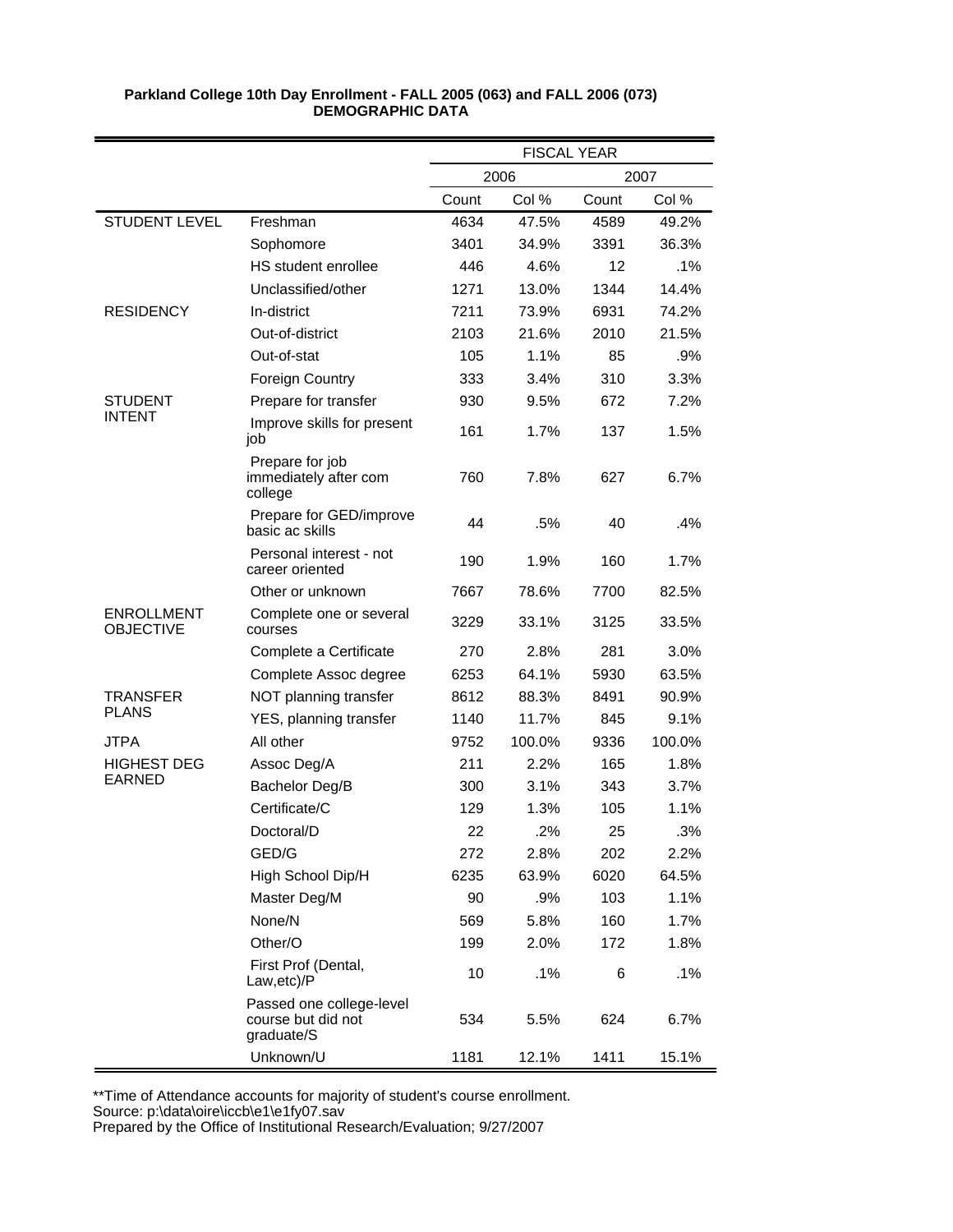|                       |                           | FISCAL YEAR |        |       |        |
|-----------------------|---------------------------|-------------|--------|-------|--------|
|                       |                           | 2006        |        |       | 2007   |
|                       |                           | Count       | Col %  | Count | Col %  |
| ATHLETIC AID          | No Financial Assistance   | 9579        | 98.2%  | 9159  | 98.1%  |
|                       | Scholarship Athlete       | 173         | 1.8%   | 177   | 1.9%   |
| <b>SPORT</b>          | Not a Scholarship Athlete | 9579        | 98.2%  | 9159  | 98.1%  |
| <b>W/ATHLETIC AID</b> | Basketball                | 32          | $.3\%$ | 28    | .3%    |
|                       | Baseball (not soft)       | 34          | $.3\%$ | 34    | .4%    |
|                       | All other sports          | 107         | 1.1%   | 115   | 1.2%   |
|                       | Total                     | 9752        | 100.0% | 9336  | 100.0% |

\*\*Time of Attendance accounts for majority of student's course enrollment.

Source: p:\data\oire\iccb\e1\e1fy07.sav

Prepared by the Office of Institutional Research/Evaluation; 9/27/2007

# **Parkland College 10th Day Enrollment - FALL 2005 (063) and FALL 2006 (073) RESIDENCY DATA**

|               |               |                |       | <b>FISCAL YEAR</b> |       |
|---------------|---------------|----------------|-------|--------------------|-------|
|               |               |                | 2006  |                    | 2007  |
|               |               | Count          | Col % | Count              | Col % |
| <b>COUNTY</b> | Adams         | 6              | .1%   | 5                  | .1%   |
|               | Alexander     | 1              | .0%   |                    |       |
|               | <b>Bond</b>   | 5              | .1%   | 3                  | .0%   |
|               | Boone         | 5              | .1%   | $\overline{c}$     | .0%   |
|               | <b>Brown</b>  |                |       | 1                  | .0%   |
|               | <b>Bureau</b> | 13             | .1%   | 9                  | .1%   |
|               | Calhoun       | 1              | .0%   | $\overline{2}$     | .0%   |
|               | Carroll       | 4              | .0%   | $\mathbf{1}$       | .0%   |
|               | Cass          | 3              | .0%   | 3                  | .0%   |
|               | Champaign     | 5645           | 57.9% | 5434               | 58.2% |
|               | Christian     | 16             | .2%   | 15                 | .2%   |
|               | Clark         | 4              | .0%   | 3                  | .0%   |
|               | Clay          | $\overline{2}$ | .0%   | $\overline{2}$     | .0%   |
|               | Clinton       | 5              | .1%   | $\overline{2}$     | .0%   |
|               | Coles         | 39             | .4%   | 39                 | .4%   |
|               | Cook          | 757            | 7.8%  | 679                | 7.3%  |
|               | Crawford      | $\overline{7}$ | .1%   | $\overline{7}$     | .1%   |
|               | Cumberland    | 6              | .1%   | 3                  | .0%   |
|               | De Kalb       | 12             | .1%   | $\overline{7}$     | .1%   |
|               | De Witt       | 96             | 1.0%  | 109                | 1.2%  |
|               | Douglas       | 346            | 3.5%  | 348                | 3.7%  |
|               | Du Page       | 61             | .6%   | 80                 | .9%   |

Source: p:\data\oire\iccb\e1\e1fy07.sav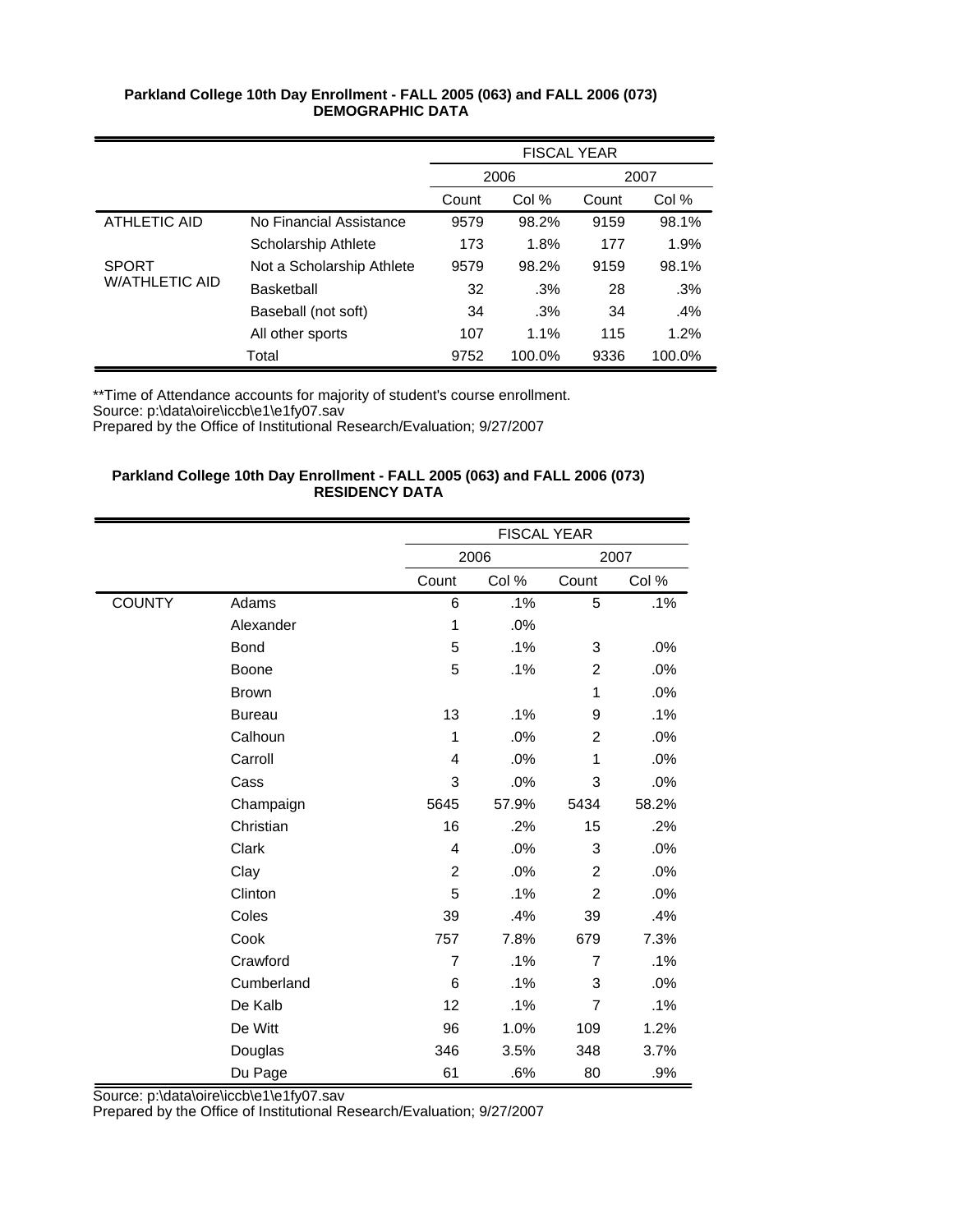|               |            | <b>FISCAL YEAR</b> |       |                |       |
|---------------|------------|--------------------|-------|----------------|-------|
|               |            |                    | 2006  |                | 2007  |
|               |            | Count              | Col % | Count          | Col % |
| <b>COUNTY</b> | Edgar      | 46                 | .5%   | 34             | .4%   |
|               | Edwards    | 3                  | .0%   | 3              | .0%   |
|               | Effingham  | 29                 | .3%   | 22             | .2%   |
|               | Fayette    | 5                  | .1%   | 5              | .1%   |
|               | Ford       | 316                | 3.2%  | 311            | 3.3%  |
|               | Franklin   | 1                  | .0%   | 1              | .0%   |
|               | Fulton     | $\overline{2}$     | .0%   | 1              | .0%   |
|               | Greene     | 3                  | .0%   | $\overline{c}$ | .0%   |
|               | Grundy     | 8                  | .1%   | $\overline{7}$ | .1%   |
|               | Hamilton   |                    |       | $\mathbf{1}$   | .0%   |
|               | Hancock    | $\overline{c}$     | .0%   | 5              | .1%   |
|               | Henderson  |                    |       | 1              | .0%   |
|               | Henry      | 10                 | .1%   | 12             | .1%   |
|               | Iroquois   | 179                | 1.8%  | 192            | 2.1%  |
|               | Jackson    | 5                  | .1%   | 5              | .1%   |
|               | Jasper     | 8                  | .1%   | 3              | .0%   |
|               | Jefferson  | $\mathbf{1}$       | .0%   | 4              | .0%   |
|               | Jersey     | 3                  | .0%   | 1              | .0%   |
|               | Johnson    |                    |       | 1              | .0%   |
|               | Kane       | 34                 | .3%   | 43             | .5%   |
|               | Kankakee   | 36                 | .4%   | 28             | .3%   |
|               | Kendall    | 3                  | .0%   | $\overline{7}$ | .1%   |
|               | Knox       | 8                  | .1%   | 3              | .0%   |
|               | Lake       | 82                 | .8%   | 79             | .8%   |
|               | La Salle   | 21                 | .2%   | 27             | .3%   |
|               | Lawrence   | 4                  | .0%   | $\overline{4}$ | .0%   |
|               | Lee        | 1                  | .0%   | 1              | .0%   |
|               | Livingston | 122                | 1.3%  | 133            | 1.4%  |
|               | Logan      | 13                 | .1%   | 11             | .1%   |
|               | McDonough  | 5                  | .1%   | $\,6$          | .1%   |
|               | McHenry    | 21                 | .2%   | 26             | .3%   |
|               | McLean     | 237                | 2.4%  | 237            | 2.5%  |
|               | Macon      | 75                 | .8%   | 71             | .8%   |
|               | Macoupin   | 6                  | .1%   | $\overline{4}$ | .0%   |
|               | Madison    | 28                 | .3%   | 38             | .4%   |
|               | Marion     | 8                  | .1%   | $10$           | .1%   |
|               | Marshall   | 1                  | .0%   | 3              | .0%   |
|               | Mason      | $\overline{7}$     | .1%   | 8              | .1%   |
|               | Menard     | $\mathbf{1}$       | .0%   | 3              | .0%   |

Source: p:\data\oire\iccb\e1\e1fy07.sav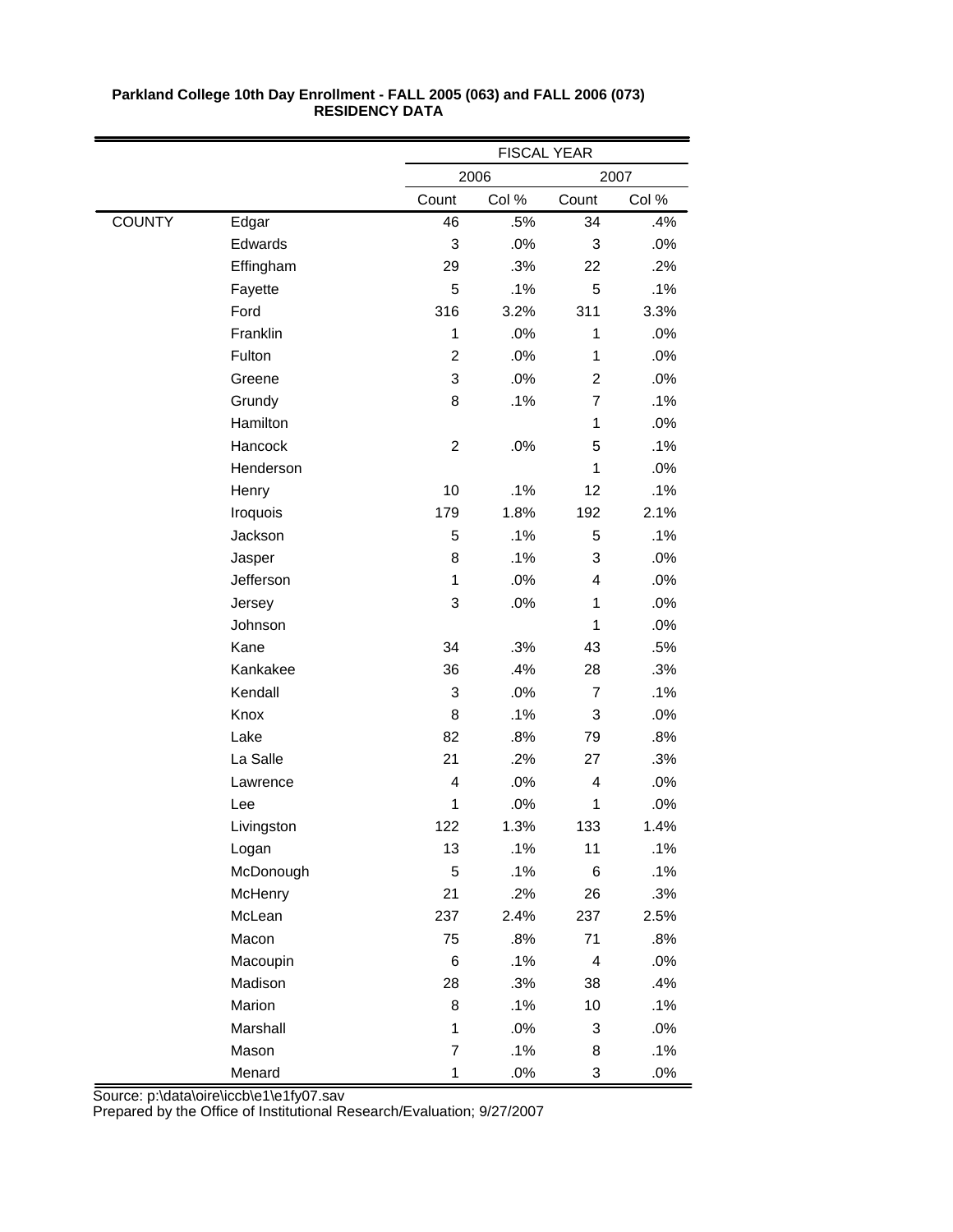|               |                         | <b>FISCAL YEAR</b> |        |                |        |
|---------------|-------------------------|--------------------|--------|----------------|--------|
|               |                         |                    | 2006   |                | 2007   |
|               |                         | Count              | Col %  | Count          | Col %  |
| <b>COUNTY</b> | Mercer                  | 4                  | .0%    | 3              | .0%    |
|               | Monroe                  | 3                  | .0%    | 3              | .0%    |
|               | Montgomery              | 6                  | .1%    | $\overline{7}$ | .1%    |
|               | Morgan                  | 9                  | .1%    | 6              | .1%    |
|               | Moultrie                | 17                 | .2%    | 12             | .1%    |
|               | Ogle                    | 8                  | .1%    | 6              | .1%    |
|               | Peoria                  | 26                 | .3%    | 21             | .2%    |
|               | Piatt                   | 451                | 4.6%   | 382            | 4.1%   |
|               | Pike                    | 1                  | .0%    | 3              | .0%    |
|               | Pope                    | $\mathbf 1$        | .0%    |                |        |
|               | Pulaski                 | 1                  | .0%    | $\mathbf{1}$   | .0%    |
|               | Putnam                  | 1                  | .0%    | $\mathbf{1}$   | .0%    |
|               | Randolph                | 3                  | .0%    | $\overline{2}$ | .0%    |
|               | Richland                | 5                  | .1%    | $\overline{2}$ | .0%    |
|               | Rock Island             | 15                 | .2%    | 12             | .1%    |
|               | St. Clair               | 24                 | .2%    | 35             | .4%    |
|               | Saline                  | 1                  | .0%    | $\overline{c}$ | .0%    |
|               | Sangamon                | 55                 | .6%    | 39             | .4%    |
|               | Schuyler                | $\overline{c}$     | .0%    | $\overline{2}$ | .0%    |
|               | Scott                   | $\mathbf{1}$       | .0%    | 3              | .0%    |
|               | Shelby                  | 9                  | .1%    | 13             | .1%    |
|               | <b>Stark</b>            | $\overline{c}$     | .0%    | $\overline{c}$ | .0%    |
|               | Stephenson              | 5                  | .1%    | 6              | .1%    |
|               | Tazewell                | 23                 | .2%    | 24             | .3%    |
|               | Union                   | $\overline{c}$     | .0%    | 1              | .0%    |
|               | Vermilion               | 157                | 1.6%   | 145            | 1.6%   |
|               | Wabash                  |                    |        | 1              | .0%    |
|               | Warren                  | 6                  | .1%    | 5              | .1%    |
|               | Washington              | $\overline{2}$     | .0%    | 2              | .0%    |
|               | Wayne                   | 3                  | .0%    | 5              | .1%    |
|               | White                   | $\overline{c}$     | .0%    | $\mathbf{1}$   | .0%    |
|               | Whiteside               | 9                  | .1%    | 7              | .1%    |
|               | Will                    | 68                 | .7%    | 60             | .6%    |
|               | Williamson              | $\mathbf 1$        | .0%    | 1              | .0%    |
|               | Winnebago               | 13                 | .1%    | 10             | .1%    |
|               | Woodford                | 10                 | .1%    | 9              | .1%    |
|               | Correct/OOState/Foreign | 438                | 4.5%   | 395            | 4.2%   |
|               | Total                   | 9752               | 100.0% | 9336           | 100.0% |

Source: p:\data\oire\iccb\e1\e1fy07.sav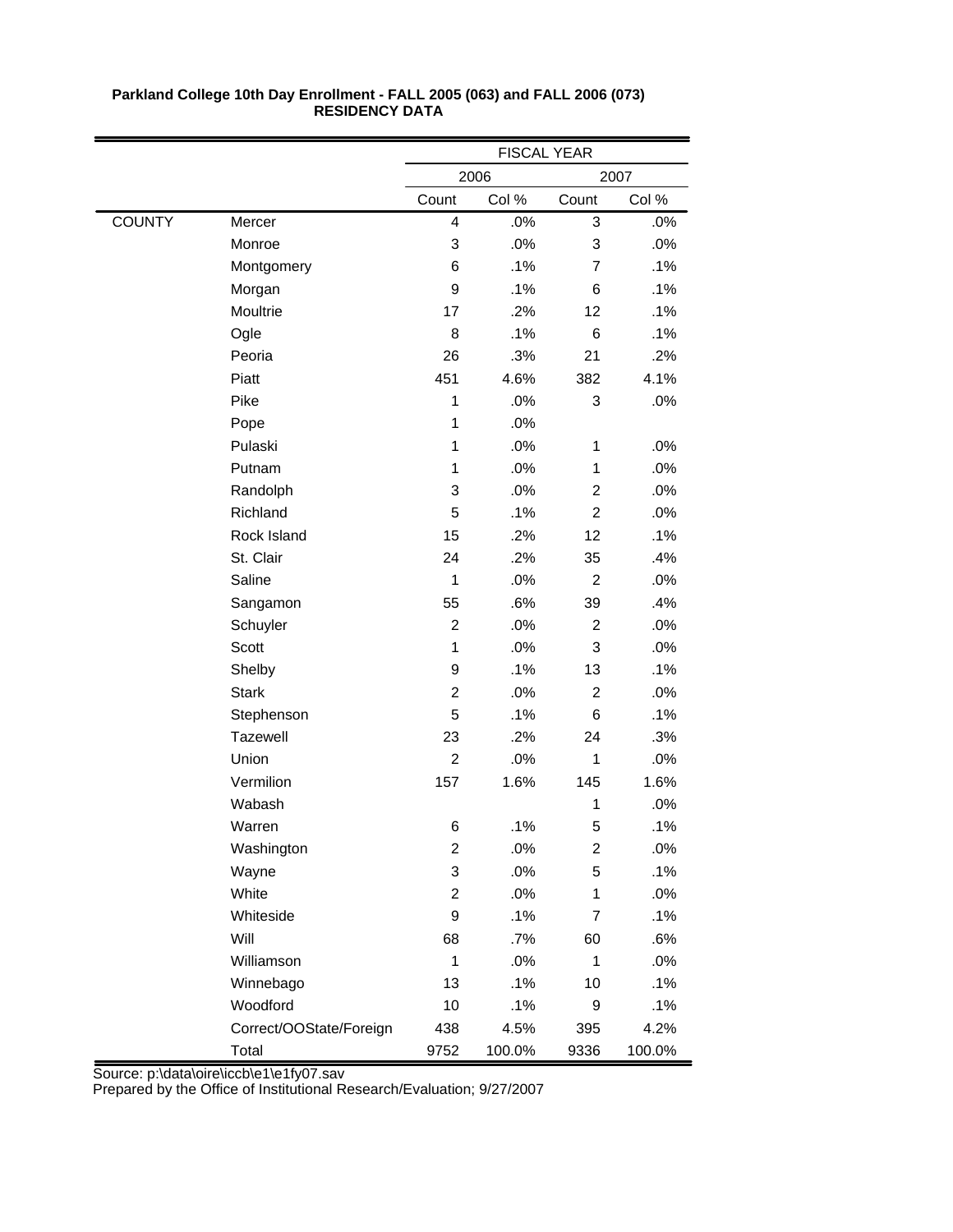|                        |                                     | <b>FISCAL YEAR</b> |        |                |        |
|------------------------|-------------------------------------|--------------------|--------|----------------|--------|
|                        |                                     |                    | 2006   |                | 2007   |
|                        |                                     | Count              | Col %  | Count          | Col %  |
| <b>OUT-OF-DISTRICT</b> | Total                               | 2103               | 100.0% | 2010           | 100.0% |
|                        | Kaskaskia Coll                      | 19                 | .9%    | 21             | 1.0%   |
|                        | Coll of DuPage                      | 73                 | 3.5%   | 84             | 4.2%   |
|                        | <b>Black Hawk Coll</b>              | 22                 | 1.0%   | 23             | 1.1%   |
|                        | <b>Triton Coll</b>                  | 45                 | 2.1%   | 39             | 1.9%   |
|                        | Sauk Valley Comm Coll               | 21                 | 1.0%   | 10             | .5%    |
|                        | Danville Area Comm Coll             | 166                | 7.9%   | 160            | 8.0%   |
|                        | City Coll of Chicago                | 408                | 19.4%  | 334            | 16.6%  |
|                        | Elgin Comm College                  | 16                 | $.8\%$ | 34             | 1.7%   |
|                        | S Surburban Coll                    | 49                 | 2.3%   | 39             | 1.9%   |
|                        | Rock Valley Coll                    | 24                 | 1.1%   | 19             | .9%    |
|                        | <b>William Rainey Harper</b><br>Col | 33                 | 1.6%   | 41             | 2.0%   |
|                        | Il Valley Comm Coll                 | 29                 | 1.4%   | 36             | 1.8%   |
|                        | Il Central Coll                     | 61                 | 2.9%   | 51             | 2.5%   |
|                        | <b>Prairie State Coll</b>           | 63                 | 3.0%   | 57             | 2.8%   |
|                        | Waubonsee Comm Coll                 | 40                 | 1.9%   | 37             | 1.8%   |
|                        | Lake Land Coll                      | 114                | 5.4%   | 112            | 5.6%   |
|                        | Carl Sandburg Coll                  | 49                 | 2.3%   | 56             | 2.8%   |
|                        | <b>Highland Coomm Coll</b>          | 14                 | $.7\%$ | $\overline{7}$ | .3%    |
|                        | Kankakee Comm Coll                  | 99                 | 4.7%   | 93             | 4.6%   |
|                        | Rend Lake Coll                      | $\overline{2}$     | .1%    | 5              | .2%    |
|                        | <b>Belleville Area Coll</b>         | 30                 | 1.4%   | 46             | 2.3%   |
|                        | Kishwaukee Coll                     | 5                  | .2%    | $\overline{7}$ | .3%    |
|                        | Moraine Valley Comm<br>Coll         | 37                 | 1.8%   | 36             | 1.8%   |
|                        | Joliet Junior Coll                  | 65                 | 3.1%   | 72             | 3.6%   |
|                        | Lincoln Land Comm Coll              | 91                 | 4.3%   | 71             | 3.5%   |
|                        | <b>Morton College</b>               | 17                 | .8%    | 12             | .6%    |
|                        | <b>McHenry County Coll</b>          | 15                 | .7%    | 18             | .9%    |
|                        | Il Eastern Comm Coll                | 29                 | 1.4%   | 23             | 1.1%   |
|                        | John A Logan Coll                   | 6                  | .3%    | 5              | .2%    |
|                        | Shawnee Comm Coll                   | 4                  | .2%    | 3              | .1%    |
|                        | Coll of Lake County                 | 75                 | 3.6%   | 69             | 3.4%   |
|                        | Southeastern II Coll                | 3                  | .1%    | 3              | .1%    |
|                        | Spoon River Coll                    | 8                  | .4%    | 8              | .4%    |
|                        | Oakton College                      | 46                 | 2.2%   | 48             | 2.4%   |
|                        | Lewis & Clark Comm Coll             | 24                 | 1.1%   | 26             | 1.3%   |
|                        | <b>Richland Comm Coll</b>           | 102                | 4.9%   | 97             | 4.8%   |
|                        | John Wood Comm Coll                 | 8                  | .4%    | 6              | .3%    |

Source: p:\data\oire\iccb\e1\e1fy07.sav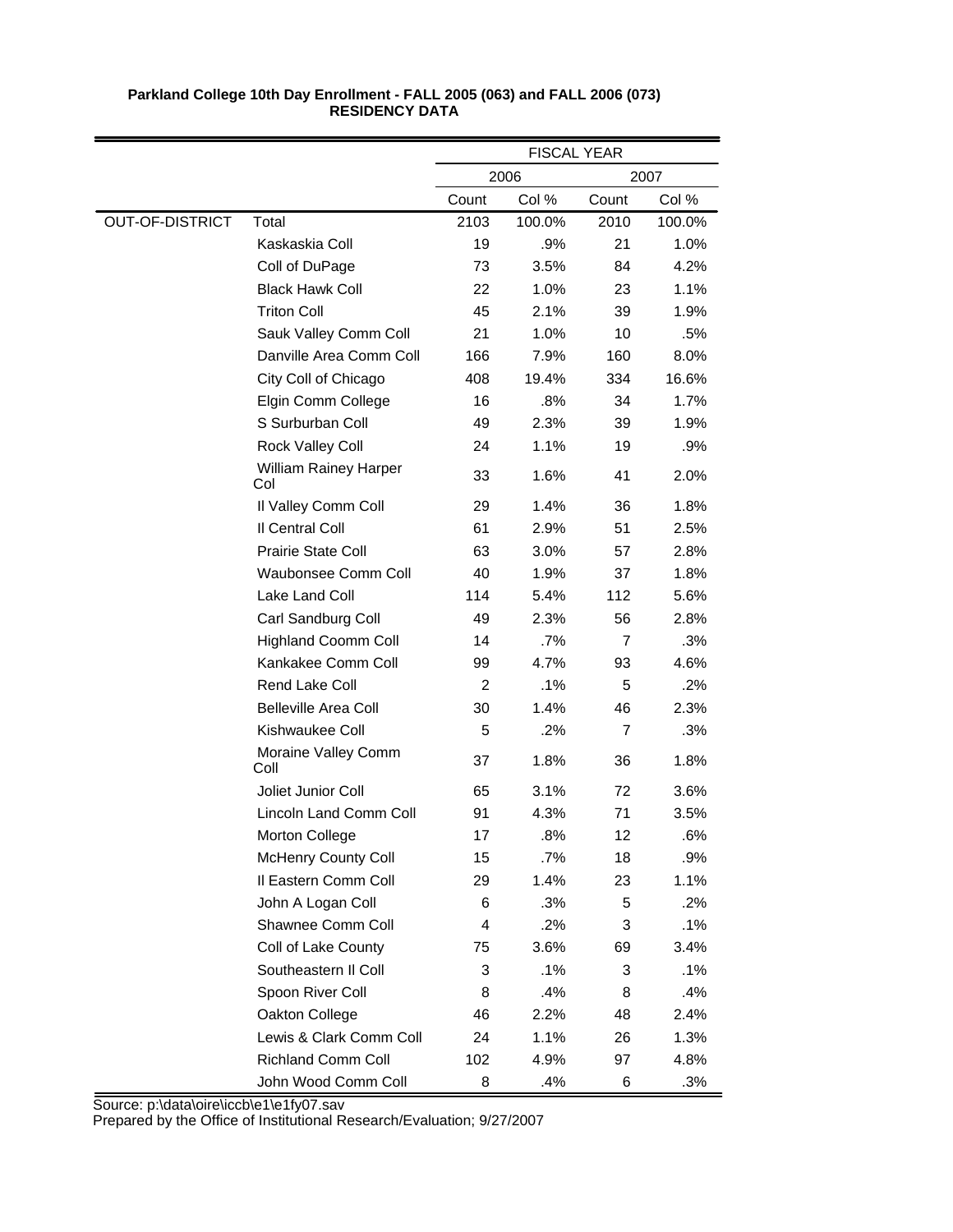|                              |                              | <b>FISCAL YEAR</b> |        |       |        |
|------------------------------|------------------------------|--------------------|--------|-------|--------|
|                              |                              | 2006               |        |       | 2007   |
|                              |                              | Count              | Col %  | Count | Col %  |
| <b>OUT-OF-DISTRICT</b>       | <b>Heartland Comm Coll</b>   | 186                | 8.8%   | 194   | 9.7%   |
|                              | State Comm Coll              | 5                  | $.2\%$ | 8     | .4%    |
| DIST INSTRUCT<br>ARRANGEMENT | Not shared/not<br>chargeback | 9424               | 96.6%  | 9004  | 96.4%  |
|                              | Shared from another coll     | 229                | 2.3%   | 252   | 2.7%   |
|                              | Chargeback                   | 99                 | 1.0%   | 80    | .9%    |
|                              | Total                        | 9752               | 100.0% | 9336  | 100.0% |

Source: p:\data\oire\iccb\e1\e1fy07.sav

Prepared by the Office of Institutional Research/Evaluation; 9/27/2007

# **Parkland College 10th Day Enrollment - FALL 2005 (063) and FALL 2006 (073) RESIDENCY DATA**

|              |                      |                | <b>FISCAL YEAR</b> |                |       |
|--------------|----------------------|----------------|--------------------|----------------|-------|
|              |                      |                | 2006               |                | 2007  |
|              |                      | Count          | Col %              | Count          | Col % |
| <b>STATE</b> | Not Reported         | $\overline{c}$ | .0%                |                |       |
|              | Arizona              | 2              | .0%                | 1              | .0%   |
|              | California           | 6              | .1%                | 5              | .1%   |
|              | Colorado             |                |                    | 1              | .0%   |
|              | Connecticut          | 1              | .0%                |                |       |
|              | District of Columbia | 1              | .0%                |                |       |
|              | Florida              | 3              | .0%                | 3              | .0%   |
|              | Idaho                |                |                    | 1              | .0%   |
|              | <b>Illinois</b>      | 9314           | 95.5%              | 8943           | 95.8% |
|              | Indiana              | 26             | .3%                | 23             | .2%   |
|              | lowa                 | 5              | .1%                | 4              | .0%   |
|              | Kansas               | 1              | .0%                | $\overline{2}$ | .0%   |
|              | Kentucky             | 2              | .0%                |                |       |
|              | Maine                | $\mathbf 1$    | .0%                | 1              | .0%   |
|              | Maryland             | 1              | .0%                | 3              | .0%   |
|              | Massachusetts        | 2              | .0%                |                |       |
|              | Michigan             | 1              | .0%                | 1              | .0%   |
|              | Minnesota            | 1              | .0%                | 3              | .0%   |
|              | Mississippi          | 1              | .0%                | 1              | .0%   |
|              | Missouri             | 5              | .1%                | 7              | .1%   |
|              | Montana              |                |                    | 1              | .0%   |
|              | Nevada               |                |                    | 1              | .0%   |
|              | New Hampshire        | 1              | .0%                |                |       |
|              | New Jersey           | 4              | .0%                | $\overline{c}$ | .0%   |

Source: p:\data\oire\iccb\e1\e1fy07.sav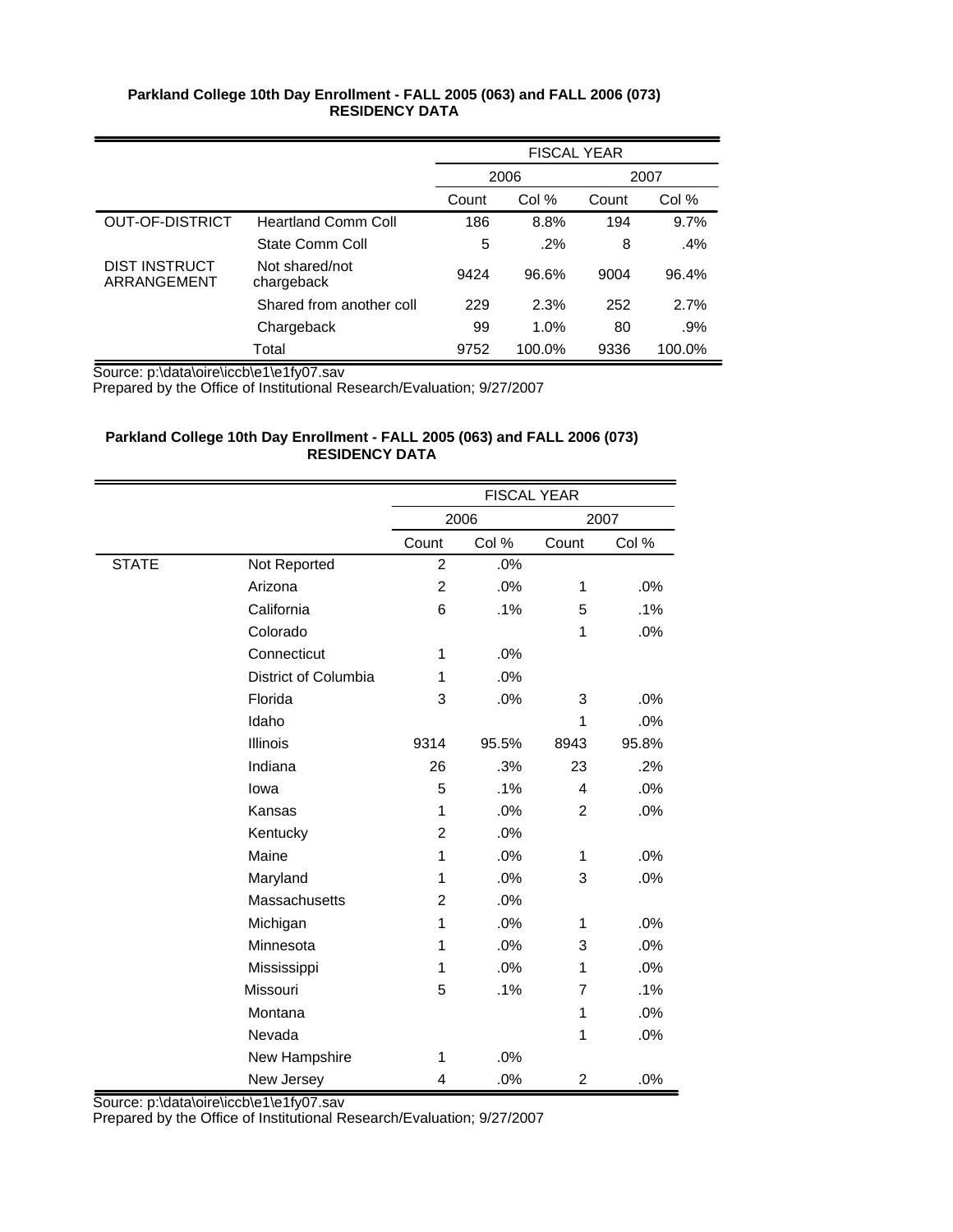|              |                 |       | <b>FISCAL YEAR</b> |       |        |
|--------------|-----------------|-------|--------------------|-------|--------|
|              |                 |       | 2006               |       | 2007   |
|              |                 | Count | Col %              | Count | Col %  |
| <b>STATE</b> | New Mexico      | 1     | .0%                |       |        |
|              | <b>New York</b> | 4     | $.0\%$             |       |        |
|              | North Carolina  | 2     | .0%                |       |        |
|              | North Dakota    | 1     | $.0\%$             |       |        |
|              | Ohio            | 6     | .1%                | 3     | .0%    |
|              | Oklahoma        | 1     | $.0\%$             | 1     | .0%    |
|              | Oregon          |       |                    | 1     | .0%    |
|              | Pennsylvania    |       |                    | 1     | .0%    |
|              | Rode Island     |       |                    | 1     | .0%    |
|              | Tennessee       | 5     | .1%                | 1     | $.0\%$ |
|              | Texas           | 8     | .1%                | 8     | .1%    |
|              | Virginia        | 4     | .0%                | 3     | $.0\%$ |
|              | Wisconsin       | 7     | .1%                | 3     | .0%    |
|              | Foreign         | 333   | 3.4%               | 311   | 3.3%   |
|              | Total           | 9752  | 100.0%             | 9336  | 100.0% |

Source: p:\data\oire\iccb\e1\e1fy07.sav

Prepared by the Office of Institutional Research/Evaluation; 9/27/2007

#### **Parkland College 10th Day Enrollment - FALL 2005 (063) and FALL 2006 (073) PROGRAM MAJOR AND PREVIOUS COLLEGE EXPERIENCE**

|          |                 |       | <b>FISCAL YEAR</b> |       |        |  |  |
|----------|-----------------|-------|--------------------|-------|--------|--|--|
|          |                 |       | 2006               |       | 2007   |  |  |
|          |                 | Count | Col %              | Count | Col %  |  |  |
| PROGRAM  | <b>B ABGAAS</b> | 2     | .0%                | 3     | $.0\%$ |  |  |
| OF STUDY | <b>B ABKAAS</b> | 11    | $.1\%$             | 9     | $.1\%$ |  |  |
|          | <b>B ABLAAS</b> | 117   | 1.2%               | 52    | .6%    |  |  |
|          | <b>B ABMAAS</b> | 21    | .2%                | 27    | .3%    |  |  |
|          | <b>B ABRAAS</b> | 5     | $.1\%$             | 4     | .0%    |  |  |
|          | <b>B ABTAAS</b> | 8     | $.1\%$             | 6     | .1%    |  |  |
|          | <b>B ACCAAS</b> | 144   | 1.5%               | 109   | 1.2%   |  |  |
|          | <b>B ACCCER</b> | 19    | $.2\%$             | 12    | .1%    |  |  |
|          | <b>B AGBCER</b> | 3     | .0%                | 3     | .0%    |  |  |
|          | <b>B CCPAAS</b> | 2     | .0%                | 1     | .0%    |  |  |
|          | <b>B CMSAAS</b> | 1     | .0%                | 1     | .0%    |  |  |
|          | <b>B CPLAAS</b> | 2     | .0%                | 1     | $.0\%$ |  |  |
|          | <b>B CPMAAS</b> | 1     | .0%                |       |        |  |  |
|          | <b>B EQMAAS</b> | 21    | $.2\%$             | 22    | .2%    |  |  |
|          | <b>B EQMCER</b> | 2     | $.0\%$             | 4     | .0%    |  |  |

Source: p:\data\oire\iccb\e1\e1fy07.sav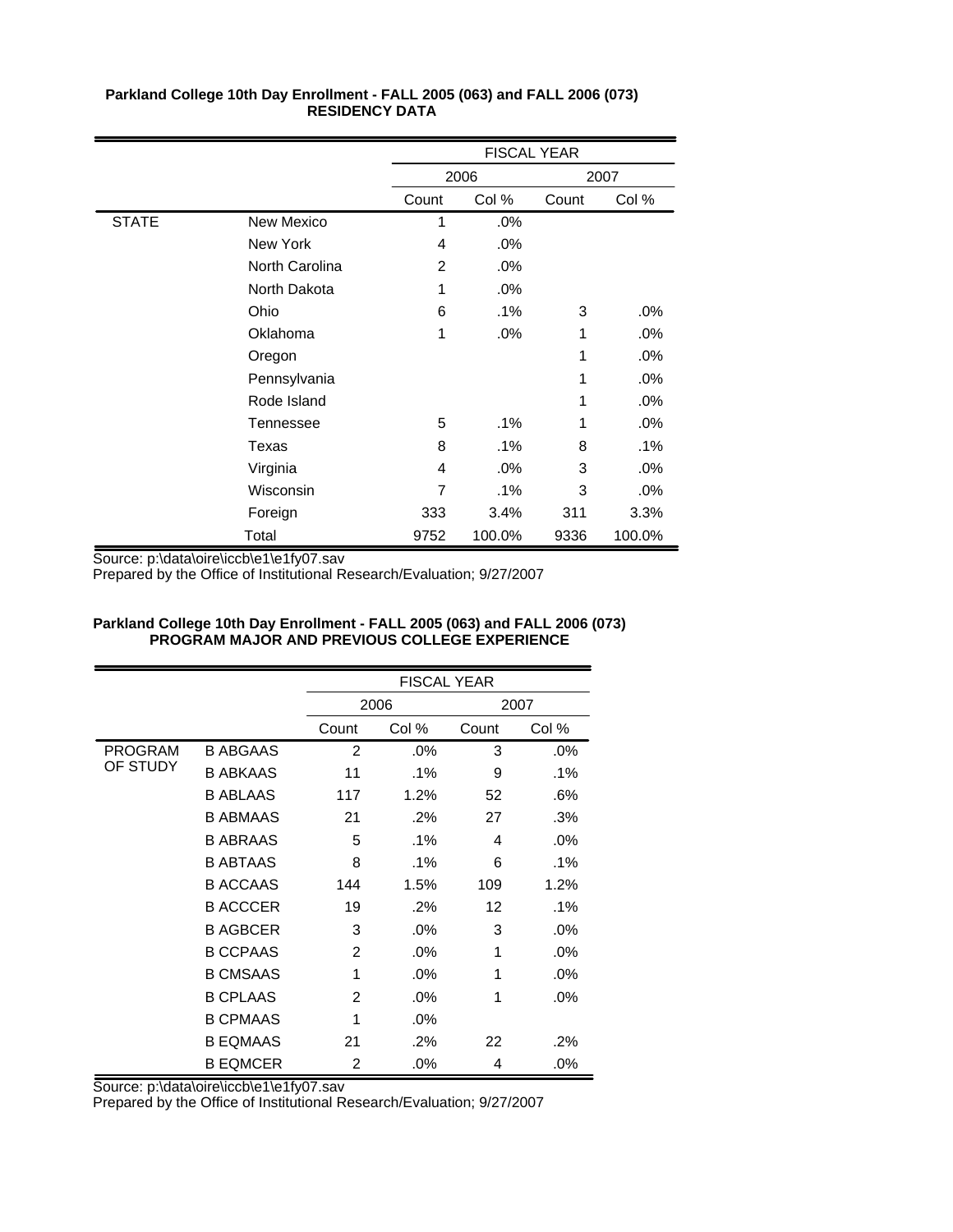|                |                 | <b>FISCAL YEAR</b> |       |                |       |  |
|----------------|-----------------|--------------------|-------|----------------|-------|--|
|                |                 |                    | 2006  |                | 2007  |  |
|                |                 | Count              | Col % | Count          | Col % |  |
| <b>PROGRAM</b> | <b>B GISAAS</b> |                    |       | 1              | .0%   |  |
| OF STUDY       | <b>B GISCER</b> | $\overline{2}$     | .0%   |                |       |  |
|                | <b>B HIFCER</b> | 4                  | .0%   | 2              | .0%   |  |
|                | <b>B HIHAAS</b> | 16                 | .2%   | 13             | .1%   |  |
|                | <b>B HIMCER</b> | 3                  | .0%   | $\overline{2}$ | .0%   |  |
|                | <b>B HIRAAS</b> | 43                 | .4%   | 51             | .5%   |  |
|                | <b>B INDCER</b> | 12                 | .1%   | 7              | .1%   |  |
|                | <b>B INTCER</b> | $\overline{2}$     | .0%   | 3              | .0%   |  |
|                | <b>B MGTAAS</b> | 161                | 1.7%  | 183            | 2.0%  |  |
|                | <b>B MKTAAS</b> | 49                 | .5%   | 58             | .6%   |  |
|                | <b>B OCAAAS</b> | 10                 | .1%   | $\overline{2}$ | .0%   |  |
|                | <b>B OCMAAS</b> |                    |       | 1              | .0%   |  |
|                | <b>B OCTCER</b> | 1                  | .0%   |                |       |  |
|                | C TFCCER        | $\overline{2}$     | .0%   | 1              | .0%   |  |
|                | <b>C TFLCER</b> | 13                 | .1%   | 14             | .1%   |  |
|                | C TFOCER        | 4                  | .0%   | $\overline{2}$ | .0%   |  |
|                | <b>E ACRAAS</b> | 60                 | .6%   | 50             | .5%   |  |
|                | <b>E ACRCER</b> | 8                  | .1%   | 13             | .1%   |  |
|                | <b>E AFTAAS</b> | 28                 | .3%   | 31             | .3%   |  |
|                | <b>E AMTCER</b> | 10                 | .1%   | 8              | .1%   |  |
|                | <b>E AUSCER</b> | 4                  | .0%   | 4              | .0%   |  |
|                | <b>E AUTAAS</b> | 80                 | .8%   | 75             | .8%   |  |
|                | <b>E BCRCER</b> | 14                 | .1%   | 13             | .1%   |  |
|                | E CCACER        | 1                  | .0%   | 2              | .0%   |  |
|                | E CDBAAS        | 24                 | .2%   | 30             | .3%   |  |
|                | <b>E CDMAAS</b> | 93                 | 1.0%  | 76             | .8%   |  |
|                | <b>E CDSAAS</b> | 7                  | .1%   | 10             | .1%   |  |
|                | <b>E CITAAS</b> | 1                  | .0%   |                |       |  |
|                | E CIVCER        | 9                  | .1%   | 4              | .0%   |  |
|                | E CMDCER        | 5                  | .1%   | 5              | .1%   |  |
|                | <b>E CTTAAS</b> |                    |       | 1              | .0%   |  |
|                | <b>E ECJAAS</b> | 48                 | .5%   | 48             | .5%   |  |
|                | E ECSAAS        | 51                 | .5%   | 43             | .5%   |  |
|                | E ELPCER        | 9                  | .1%   | 13             | .1%   |  |
|                | E ELTAAS        | 1                  | .0%   |                |       |  |
|                | E ENOCER        | 1                  | .0%   | 2              | .0%   |  |
|                | <b>E ENSAES</b> | 164                | 1.7%  | 161            | 1.7%  |  |
|                | E HVCCER        | 5                  | .1%   | 8              | .1%   |  |
|                | <b>E LBRCER</b> |                    |       | 1              | .0%   |  |

Source: p:\data\oire\iccb\e1\e1fy07.sav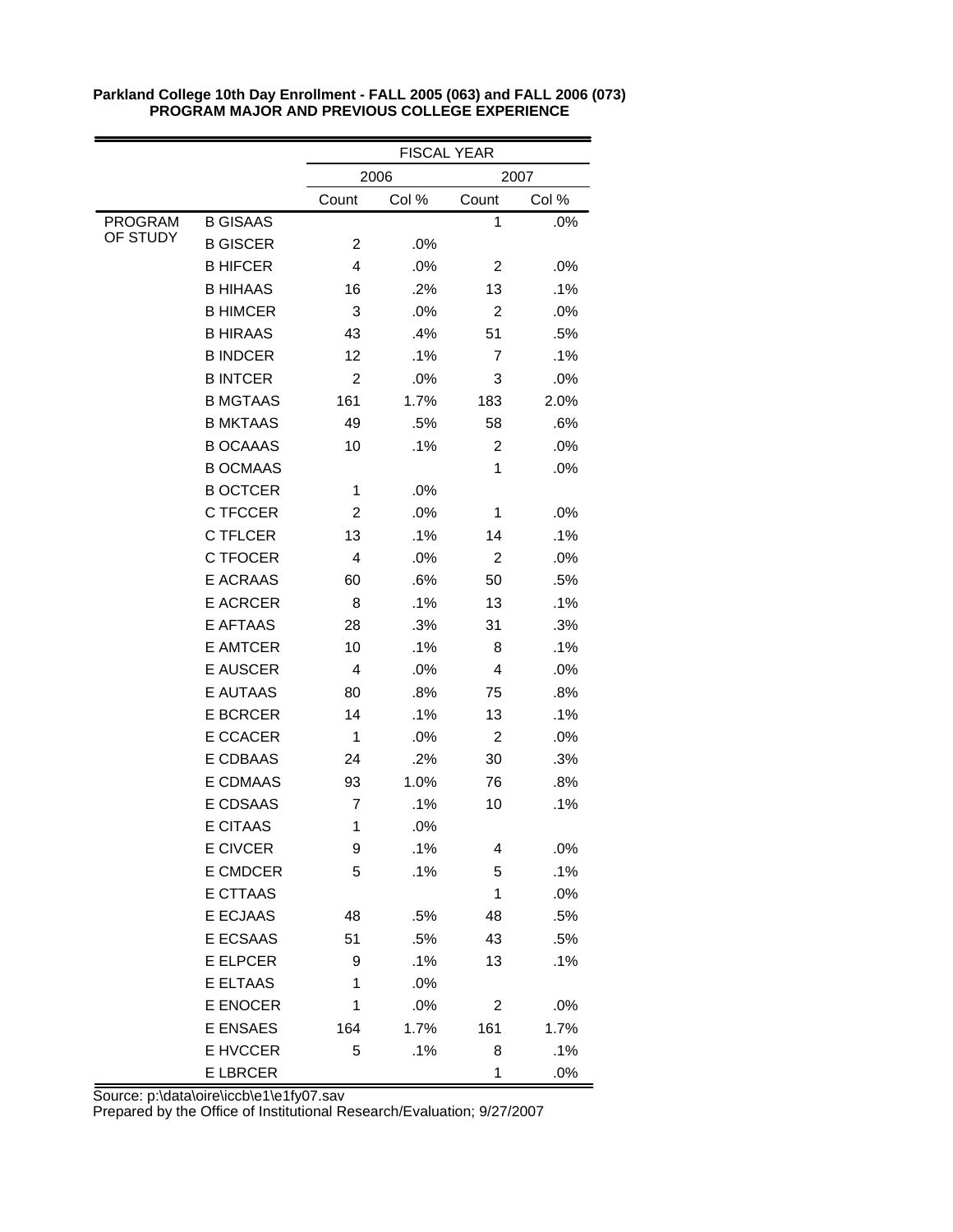|                |                 | <b>FISCAL YEAR</b> |       |                |        |
|----------------|-----------------|--------------------|-------|----------------|--------|
|                |                 | 2006<br>2007       |       |                |        |
|                |                 | Count              | Col % | Count          | Col %  |
| <b>PROGRAM</b> | <b>E MFGAAS</b> | 20                 | .2%   | 22             | .2%    |
| OF STUDY       | <b>E MFTCER</b> | 3                  | .0%   | $\overline{2}$ | .0%    |
|                | <b>E PDACER</b> |                    |       | 1              | .0%    |
|                | <b>E PETAAS</b> | 46                 | .5%   | 52             | .6%    |
|                | E TACCER        |                    |       | $\overline{c}$ | .0%    |
|                | <b>F AADAFA</b> | 78                 | .8%   | 56             | .6%    |
|                | <b>F AAEAFA</b> | 20                 | .2%   | 14             | .1%    |
|                | <b>F GDSAAS</b> | 66                 | .7%   | 47             | .5%    |
|                | <b>F GDWAAS</b> | 8                  | .1%   | 5              | .1%    |
|                | <b>F MCBAAS</b> | 28                 | .3%   | 26             | .3%    |
|                | <b>F MCCAAS</b> | 6                  | .1%   | 4              | .0%    |
|                | <b>F MCDAAS</b> | 1                  | .0%   |                |        |
|                | <b>F MCVAAS</b> | $\overline{2}$     | .0%   | 1              | $.0\%$ |
|                | <b>F MSEAFA</b> | 32                 | .3%   | 28             | .3%    |
|                | <b>F MSPAFA</b> | 31                 | .3%   | 21             | .2%    |
|                | <b>G DHGAAS</b> | 71                 | .7%   | 69             | .7%    |
|                | <b>G EMACER</b> | 3                  | .0%   | 3              | .0%    |
|                | <b>G EMTCER</b> | 5                  | .1%   | 3              | .0%    |
|                | <b>G MASCER</b> | 31                 | .3%   | 37             | .4%    |
|                | <b>G MSGCER</b> | 3                  | .0%   | 29             | .3%    |
|                | <b>G NASCER</b> | 15                 | .2%   | 20             | .2%    |
|                | <b>G NURAAS</b> | 193                | 2.0%  | 219            | 2.3%   |
|                | <b>G NURCER</b> | 9                  | .1%   | $\overline{2}$ | .0%    |
|                | <b>G OTAAAS</b> | 32                 | .3%   | 34             | .4%    |
|                | <b>G RTTAAS</b> | 48                 | .5%   | 47             | .5%    |
|                | <b>G SURAAS</b> | 36                 | .4%   | 41             | .4%    |
|                | <b>G SURCER</b> | 1                  | .0%   |                |        |
|                | <b>G VTTAAS</b> | 70                 | .7%   | 67             | .7%    |
|                | <b>G XRAAAS</b> | 28                 | .3%   | 33             | .4%    |
|                | H GAAAA         | 1526               | 15.6% | 1357           | 14.5%  |
|                | H GAACE         | 1133               | 11.6% | 1203           | 12.9%  |
|                | M CNAAAS        | 3                  | .0%   | $\overline{2}$ | .0%    |
|                | M VGAAAS        | 1                  | .0%   |                |        |
|                | M VGPAAS        | $\overline{2}$     | .0%   |                |        |
|                | M WSDAAS        | 1                  | .0%   |                |        |
|                | N ASGAS         | 1611               | 16.5% | 1599           | 17.1%  |
|                | OCCUP0199       | 27                 | .3%   | 28             | .3%    |
|                | OCCUP0699       | 23                 | .2%   | 24             | .3%    |
|                | OCCUP0799       | 592                | 6.1%  | 567            | 6.1%   |

Source: p:\data\oire\iccb\e1\e1fy07.sav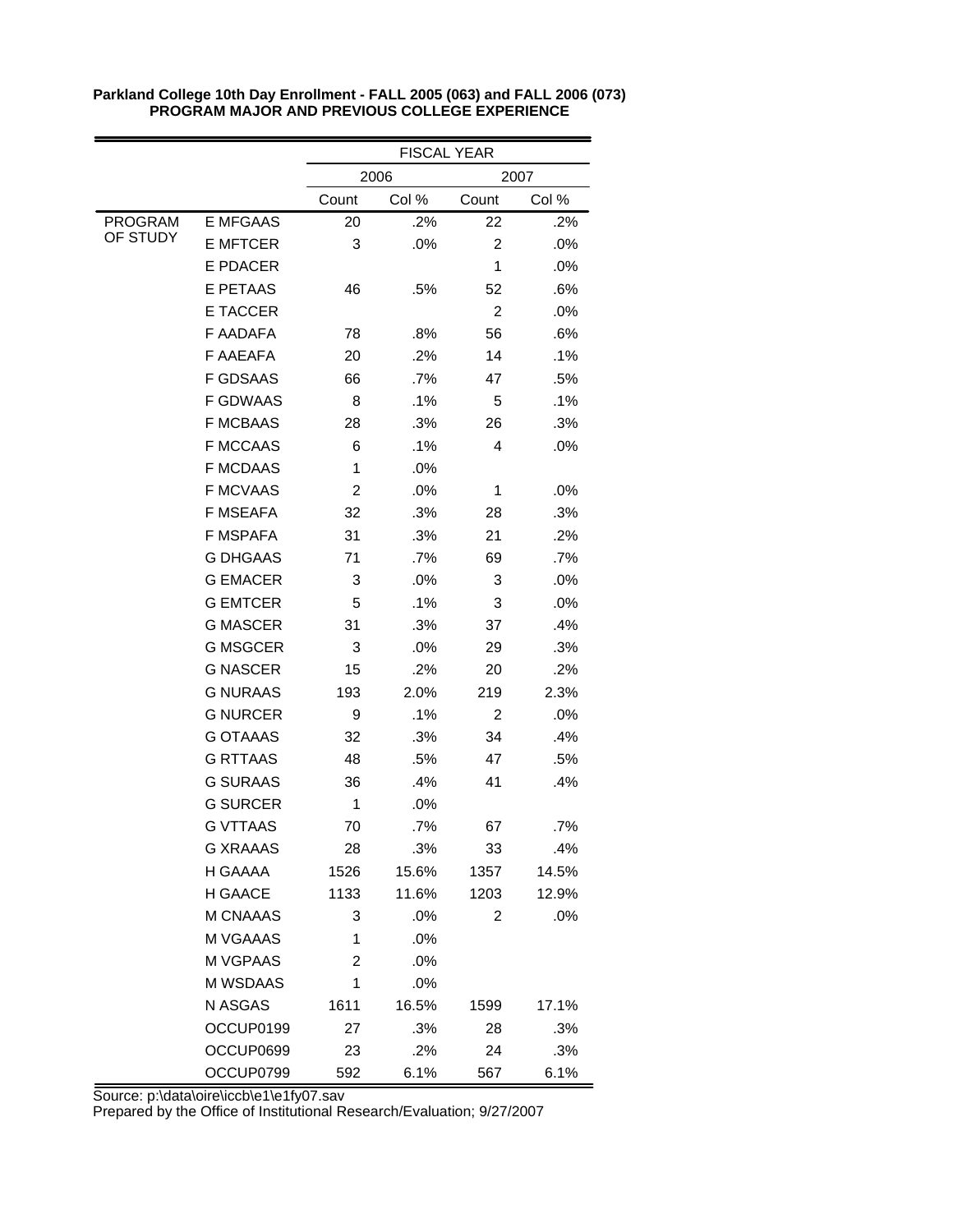|                |                 | <b>FISCAL YEAR</b> |       |                |       |
|----------------|-----------------|--------------------|-------|----------------|-------|
|                |                 | 2007<br>2006       |       |                |       |
|                |                 | Count              | Col % | Count          | Col % |
| <b>PROGRAM</b> | OCCUP0899       |                    |       | $\overline{c}$ | .0%   |
| OF STUDY       | OCCUP1099       | 4                  | .0%   | $\overline{c}$ | .0%   |
|                | OCCUP1599       | 12                 | .1%   | 10             | .1%   |
|                | OCCUP1799       | 667                | 6.8%  | 602            | 6.4%  |
|                | OCCUP2001       | 22                 | .2%   | 13             | .1%   |
|                | OCCUP2101       | 30                 | .3%   | 29             | .3%   |
|                | OCCUP4399       | $\overline{2}$     | .0%   | 4              | .0%   |
|                | OCCUP4499       | 11                 | .1%   | 4              | .0%   |
|                | OCCUP4699       | 50                 | .5%   | 55             | .6%   |
|                | OCCUP4799       | 55                 | .6%   | 41             | .4%   |
|                | OCCUP4899       | 46                 | .5%   | 35             | .4%   |
|                | OCCUP4999       |                    |       | 20             | .2%   |
|                | <b>S CDACER</b> | 6                  | .1%   | 4              | .0%   |
|                | S CHDAAS        | 88                 | .9%   | 88             | .9%   |
|                | <b>S CJSAAS</b> | 151                | 1.5%  | 141            | 1.5%  |
|                | <b>S FSTAAS</b> | 56                 | .6%   | 45             | .5%   |
|                | <b>S FSTCER</b> | 4                  | .0%   | 2              | .0%   |
|                | S HSTAAS        | 53                 | .5%   | 52             | .6%   |
|                | S PROAAS        | 4                  | .0%   | 5              | .1%   |
|                | <b>TASPCER</b>  | 1                  | .0%   | 3              | .0%   |
|                | <b>T CGRCER</b> |                    |       | 1              | .0%   |
|                | <b>T CISCER</b> | 6                  | .1%   | 1              | .0%   |
|                | <b>T CMSAAS</b> | 41                 | .4%   | 33             | .4%   |
|                | <b>T CNAAAS</b> | 62                 | .6%   | 77             | .8%   |
|                | <b>T CNPCER</b> | 1                  | .0%   |                |       |
|                | <b>T CNTCER</b> | 3                  | .0%   |                |       |
|                | <b>T CPLAAS</b> | 35                 | .4%   | 31             | .3%   |
|                | <b>T CPMAAS</b> | $\overline{c}$     | .0%   | 1              | .0%   |
|                | <b>T CSMCER</b> | 1                  | .0%   | 2              | .0%   |
|                | <b>T CSSAAS</b> | 3                  | .0%   | $\overline{c}$ | .0%   |
|                | <b>T DGMAAS</b> |                    |       | 21             | .2%   |
|                | <b>T ECMAAS</b> | 32                 | .3%   |                |       |
|                | <b>T IPRCER</b> | 5                  | .1%   | 3              | .0%   |
|                | <b>TLINCER</b>  | 1                  | .0%   |                |       |
|                | <b>T MSACER</b> |                    |       | 1              | .0%   |
|                | <b>T MSNCER</b> | 1                  | .0%   | 1              | .0%   |
|                | <b>T MSOCER</b> | 4                  | .0%   | 3              | .0%   |
|                | <b>T NETCER</b> | 1                  | .0%   | 2              | .0%   |
|                | T OCAAAS        | 76                 | .8%   | 76             | .8%   |

Source: p:\data\oire\iccb\e1\e1fy07.sav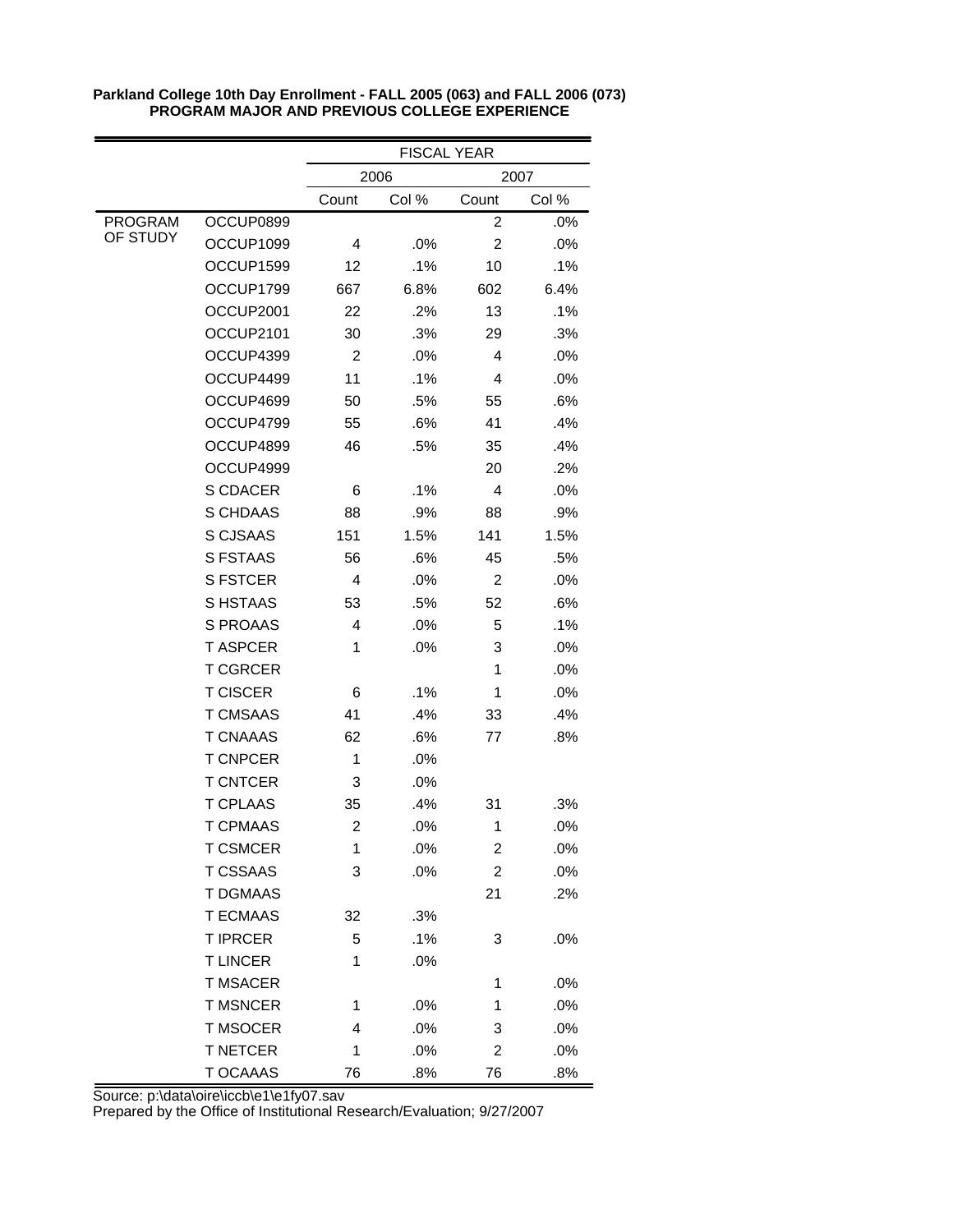|                |                  | <b>FISCAL YEAR</b> |        |                |        |  |
|----------------|------------------|--------------------|--------|----------------|--------|--|
|                |                  |                    | 2006   |                | 2007   |  |
|                |                  | Count              | Col %  | Count          | Col %  |  |
| <b>PROGRAM</b> | <b>TOCPCER</b>   | 4                  | .0%    | 8              | .1%    |  |
| OF STUDY       | <b>T OCTCER</b>  | 17                 | .2%    | 11             | .1%    |  |
|                | <b>TODBCER</b>   | 1                  | .0%    | $\overline{2}$ | .0%    |  |
|                | T OOSCER         | 5                  | .1%    | 3              | .0%    |  |
|                | <b>T VGAAAS</b>  | 51                 | .5%    | 36             | .4%    |  |
|                | <b>T VGPAAS</b>  | 12                 | .1%    | 11             | .1%    |  |
|                | <b>TVGWCER</b>   | 4                  | .0%    | 3              | .0%    |  |
|                | <b>T WSAAAS</b>  | 10                 | .1%    | 7              | .1%    |  |
|                | <b>T WSDAAS</b>  | 10                 | .1%    | 8              | .1%    |  |
|                | <b>T WSMCER</b>  | 3                  | .0%    | 4              | .0%    |  |
|                | <b>T WSPAAS</b>  | 8                  | .1%    | 4              | .0%    |  |
|                | <b>VOCSK1600</b> | 52                 | .5%    | 35             | .4%    |  |
|                | <b>VOCSK1607</b> | 24                 | .2%    | 3              | .0%    |  |
|                | <b>VOCSK1609</b> | 83                 | .9%    |                |        |  |
|                | <b>VOCSK1614</b> | 108                | 1.1%   | 131            | 1.4%   |  |
|                | <b>VOCSK1616</b> | 16                 | .2%    | 13             | .1%    |  |
|                | <b>VOCSK1617</b> |                    |        | 3              | .0%    |  |
|                | X CDLCER         |                    |        | 5              | .1%    |  |
|                | Y AB1CE          |                    |        | 1              | .0%    |  |
|                | Y AB2CE          | 7                  | .1%    | 5              | .1%    |  |
|                | Y AB3CE          | 11                 | .1%    | 24             | .3%    |  |
|                | Y AB4CE          | 27                 | .3%    | 33             | .4%    |  |
|                | Y ABBCE          | 4                  | .0%    |                |        |  |
|                | Y AS5CE          | 23                 | .2%    | 17             | .2%    |  |
|                | Y AS6CE          | 28                 | .3%    | 34             | .4%    |  |
|                | Y ASACE          | 3                  | .0%    | 2              | .0%    |  |
|                | Y EL1CE          | 6                  | .1%    | 8              | .1%    |  |
|                | Y EL2CE          | 26                 | .3%    | 37             | .4%    |  |
|                | Y EL3CE          | 13                 | .1%    | 11             | .1%    |  |
|                | Y EL4CE          | 27                 | .3%    | 24             | .3%    |  |
|                | Y EL5CE          | 13                 | .1%    | 15             | .2%    |  |
|                | Y EL6CE          | 12                 | .1%    | 20             | .2%    |  |
|                | Y GSUAGS         | 499                | 5.1%   | 549            | 5.9%   |  |
|                | Total            | 9752               | 100.0% | 9336           | 100.0% |  |

Source: p:\data\oire\iccb\e1\e1fy07.sav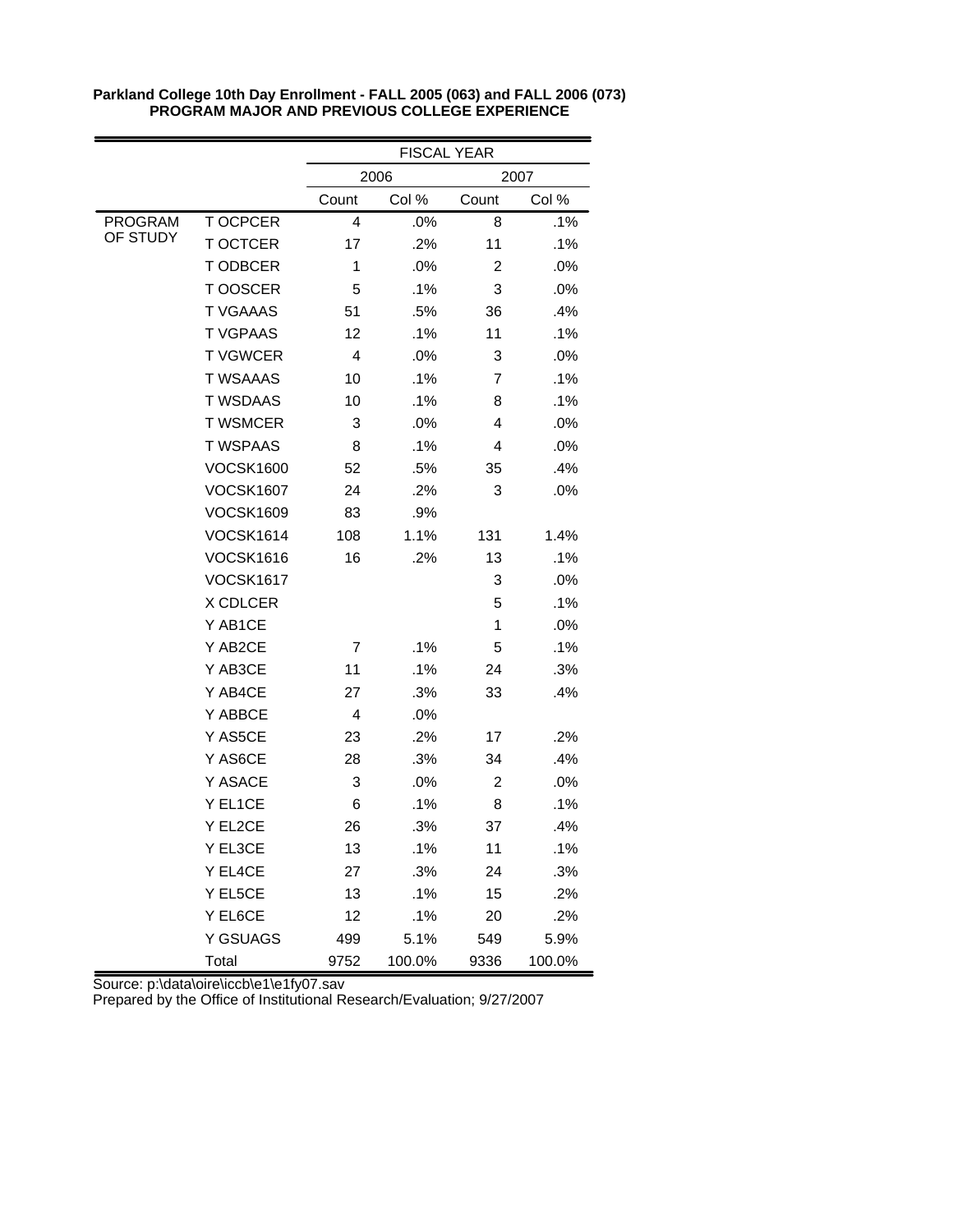|                                       |                                             | <b>FISCAL YEAR</b> |        |                |        |
|---------------------------------------|---------------------------------------------|--------------------|--------|----------------|--------|
|                                       |                                             | 2006<br>2007       |        |                |        |
|                                       |                                             | Count              | Col %  | Count          | Col %  |
| <b>PREVIOUS</b>                       | Total                                       | 1008               | 100.0% | 1138           | 100.0% |
| <b>INSTITUTION</b><br><b>ATTENDED</b> | Unknown Institution                         | 2                  | $.2\%$ | $\overline{2}$ | $.2\%$ |
|                                       | Augustana College                           | $\overline{2}$     | .2%    | 1              | .1%    |
|                                       | <b>Belleville Area College</b>              | 5                  | .5%    | 4              | .4%    |
|                                       | <b>Black Hawk College-East</b>              | 1                  | .1%    | 2              | .2%    |
|                                       | <b>Black Hawk College-Quad</b><br>Cities    | $\overline{7}$     | $.7\%$ | 5              | .4%    |
|                                       | <b>Blackburn College</b>                    |                    |        | $\overline{2}$ | .2%    |
|                                       | <b>Bradley University</b>                   | 3                  | .3%    | 3              | .3%    |
|                                       | Carl Sandburg College                       | 4                  | .4%    | 6              | .5%    |
|                                       | <b>Chicago State University</b>             | 2                  | .2%    | 2              | .2%    |
|                                       | College of DuPage                           | 16                 | 1.6%   | 19             | 1.7%   |
|                                       | College of Lake County                      | 5                  | .5%    | 10             | .9%    |
|                                       | Columbia College                            | $\overline{c}$     | .2%    | 4              | .4%    |
|                                       | Concordia College                           |                    |        | 1              | .1%    |
|                                       | Danville Area Comm.<br>College              | 42                 | 4.2%   | 34             | 3.0%   |
|                                       | <b>DePaul University</b>                    | $\overline{7}$     | .7%    | 4              | .4%    |
|                                       | DeVry Institute of<br>Technology - Chicago  | 1                  | .1%    | 1              | .1%    |
|                                       | <b>Eastern Illinois University</b>          | 23                 | 2.3%   | 24             | 2.1%   |
|                                       | <b>Elgin Community College</b>              | 4                  | .4%    | 6              | .5%    |
|                                       | <b>Elmhurst College</b>                     | 1                  | .1%    | $\overline{2}$ | .2%    |
|                                       | Eureka College                              | 4                  | .4%    | 1              | .1%    |
|                                       | Greenville College                          | 2                  | .2%    | 1              | .1%    |
|                                       | Harold Washington<br>College (Loop College) | $\overline{2}$     | .2%    | 1              | .1%    |
|                                       | Harry S Truman College                      | 2                  | .2%    | 1              | .1%    |
|                                       | <b>Heartland Community</b><br>College       | 1                  | .1%    |                |        |
|                                       | <b>Highland Community</b><br>College        | 1                  | .1%    |                |        |
|                                       | <b>Illinois Central College</b>             | 18                 | 1.8%   | 14             | 1.2%   |
|                                       | <b>Illinois College</b>                     | 3                  | .3%    | 1              | .1%    |
|                                       | Illinois Eastern Comm.<br>Colleges          | 10                 | 1.0%   | 9              | .8%    |
|                                       | Illinois Inst. of Technology                |                    |        | 1              | .1%    |
|                                       | <b>Illinois State University</b>            | 15                 | 1.5%   | 22             | 1.9%   |
|                                       | Illinois Valley Comm.<br>College            | 11                 | 1.1%   | $\overline{7}$ | .6%    |
|                                       | Illinois Wesleyan<br>University             | 2                  | .2%    | $\overline{2}$ | .2%    |

Source: p:\data\oire\iccb\e1\e1fy07.sav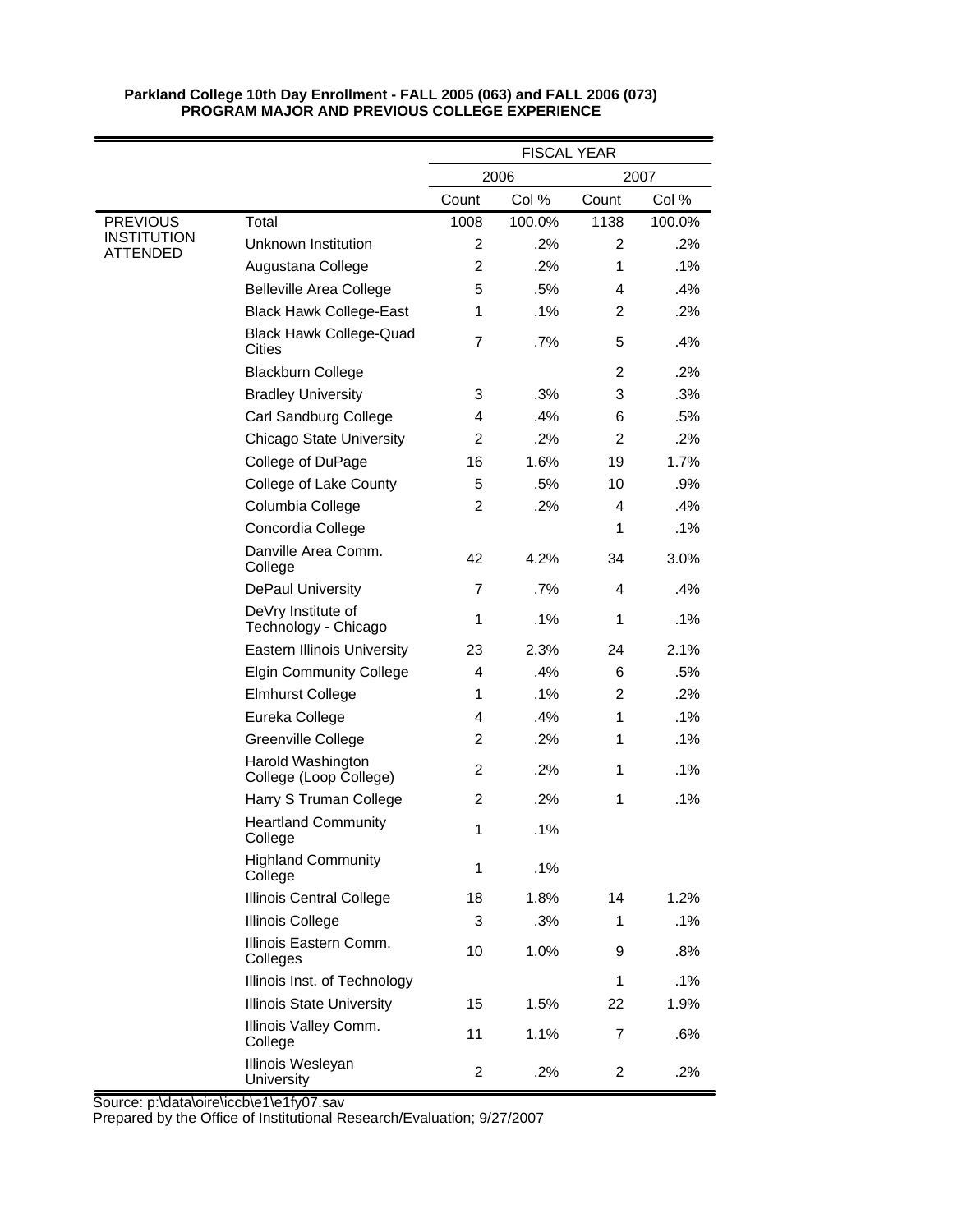|                                |                                     | <b>FISCAL YEAR</b> |        |                |       |  |
|--------------------------------|-------------------------------------|--------------------|--------|----------------|-------|--|
|                                |                                     | 2006               |        |                | 2007  |  |
|                                |                                     | Count              | Col %  | Count          | Col % |  |
| <b>PREVIOUS</b>                | John A. Logan College               | 5                  | .5%    | 3              | .3%   |  |
| <b>INSTITUTION</b><br>ATTENDED | John Wood Community<br>College      | $\mathbf{1}$       | .1%    |                |       |  |
|                                | Joliet Junior College               | 13                 | 1.3%   | 19             | 1.7%  |  |
|                                | Judson College                      | 1                  | .1%    |                |       |  |
|                                | Kankakee Community<br>College       | 15                 | 1.5%   | 11             | 1.0%  |  |
|                                | Kaskaskia College                   | $\overline{7}$     | .7%    | 11             | 1.0%  |  |
|                                | Kendall College                     |                    |        | 1              | .1%   |  |
|                                | Kennedy-King College                | 1                  | .1%    | $\overline{c}$ | .2%   |  |
|                                | Kishwaukee College                  | 3                  | .3%    | 4              | .4%   |  |
|                                | Knox College                        |                    |        | 1              | .1%   |  |
|                                | Lake Forest College                 | 1                  | .1%    | 1              | .1%   |  |
|                                | Lake Land College                   | 42                 | 4.2%   | 42             | 3.7%  |  |
|                                | Lewis & Clark Community<br>College  | $\mathbf{1}$       | .1%    |                |       |  |
|                                | Lincoln Christian College           | 2                  | .2%    |                |       |  |
|                                | Lincoln College                     | 4                  | .4%    | 3              | .3%   |  |
|                                | Lincoln Land Comm.<br>College       | 16                 | 1.6%   | 17             | 1.5%  |  |
|                                | Lincoln Trail College               | 1                  | .1%    |                |       |  |
|                                | Loyola University of<br>Chicago     | 2                  | .2%    |                |       |  |
|                                | MacMurray College                   |                    |        | 2              | .2%   |  |
|                                | <b>McHenry County College</b>       | 5                  | .5%    | 6              | .5%   |  |
|                                | McKendree College                   | 1                  | .1%    | $\overline{c}$ | .2%   |  |
|                                | Mennonite College of<br>Nursing     |                    |        | 1              | .1%   |  |
|                                | Midstate College                    |                    |        | 1              | .1%   |  |
|                                | <b>Millikin University</b>          | 4                  | .4%    | 7              | .6%   |  |
|                                | Monmouth College                    | 1                  | .1%    |                |       |  |
|                                | Moraine Valley Comm.<br>College     | 8                  | .8%    | 7              | .6%   |  |
|                                | North Central College               | 1                  | .1%    | $\overline{2}$ | .2%   |  |
|                                | Northeastern Illinois<br>University | 2                  | .2%    | 2              | .2%   |  |
|                                | Northern Illinois University        | 9                  | .9%    | 2              | .2%   |  |
|                                | Oakton Community<br>College         | 5                  | .5%    | 7              | .6%   |  |
|                                | Olive-Harvey College                | 1                  | .1%    |                |       |  |
|                                | Olivet Nazarene College             | 7                  | $.7\%$ | 3              | .3%   |  |
|                                | <b>Olney Central College</b>        | 3                  | .3%    | 1              | .1%   |  |

Source: p:\data\oire\iccb\e1\e1fy07.sav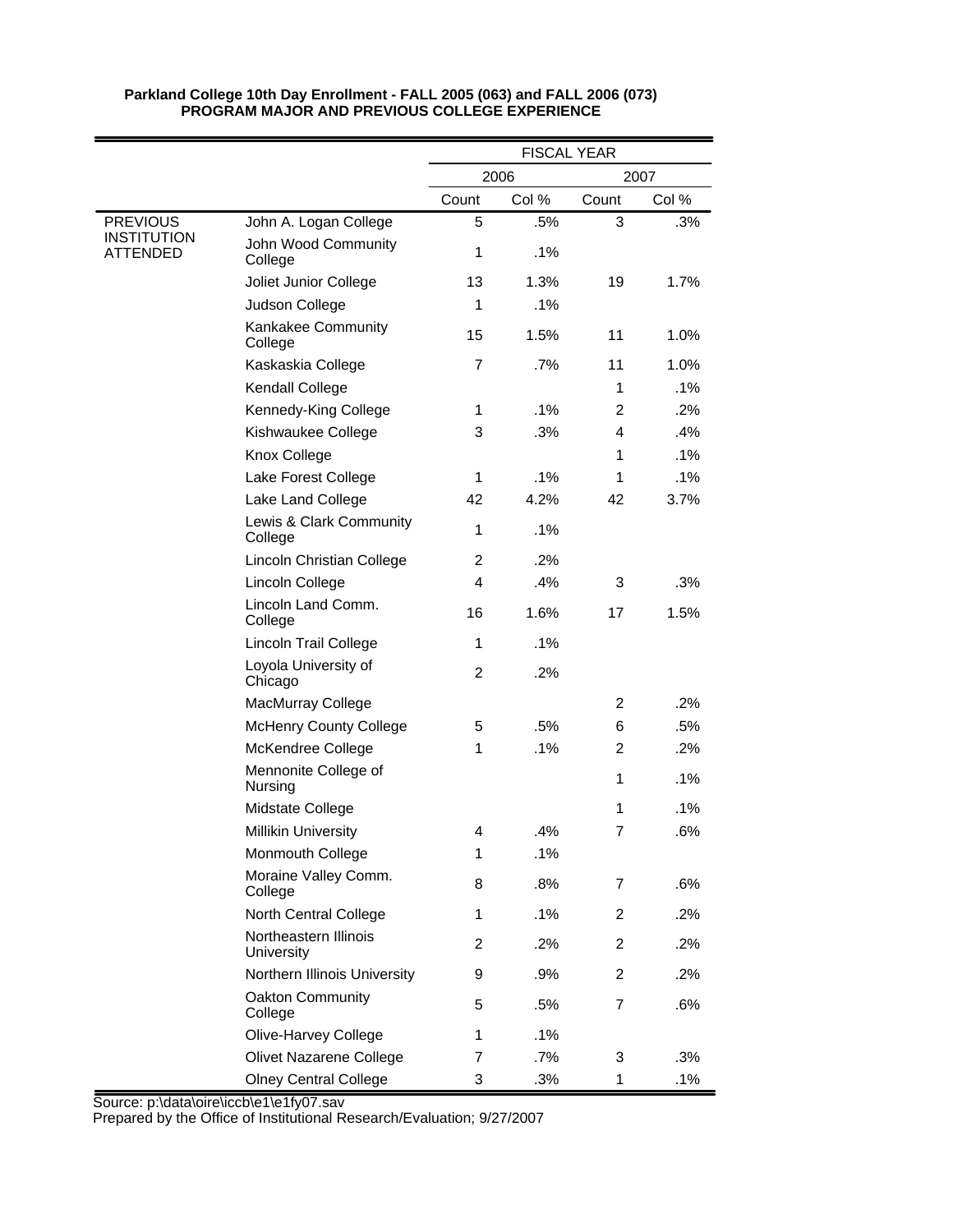|                                |                                                                 |                |       | <b>FISCAL YEAR</b> |       |
|--------------------------------|-----------------------------------------------------------------|----------------|-------|--------------------|-------|
|                                |                                                                 | 2006<br>2007   |       |                    |       |
|                                |                                                                 | Count          | Col % | Count              | Col % |
| <b>PREVIOUS</b>                | Prairie State College                                           | 6              | .6%   | 4                  | .4%   |
| <b>INSTITUTION</b><br>ATTENDED | Quincy College                                                  |                |       | 1                  | .1%   |
|                                | Rend Lake College                                               | 2              | .2%   | 5                  | .4%   |
|                                | Richard J. Daley College                                        | $\overline{2}$ | .2%   | 3                  | .3%   |
|                                | <b>Richland Community</b><br>College                            | 26             | 2.6%  | 20                 | 1.8%  |
|                                | <b>Robert Morris College</b>                                    | $\overline{c}$ | .2%   | 5                  | .4%   |
|                                | <b>Rock Valley College</b>                                      | 5              | .5%   | 5                  | .4%   |
|                                | <b>Rockford College</b>                                         | 1              | .1%   |                    |       |
|                                | <b>Roosevelt University</b>                                     |                |       | 1                  | .1%   |
|                                | Rosary College                                                  |                |       | 1                  | .1%   |
|                                | <b>Sauk Valley Community</b><br>College                         | 6              | .6%   |                    |       |
|                                | School of the Art Institute<br>of Chi                           |                |       | 1                  | .1%   |
|                                | <b>Shawnee Community</b><br>College                             | 1              | .1%   |                    |       |
|                                | SIU Carbondale                                                  | 16             | 1.6%  | 26                 | 2.3%  |
|                                | <b>SIU Edwardsville</b>                                         | 7              | .7%   | 5                  | .4%   |
|                                | South Suburban College<br>of Cook County (Thornton<br>Community | 6              | .6%   | 8                  | .7%   |
|                                | Southeastern Illinois<br>College                                | 1              | .1%   | 1                  | .1%   |
|                                | Springfield College in<br>Illinois                              | 1              | .1%   | 1                  | .1%   |
|                                | St. Xavier College                                              | 2              | .2%   |                    |       |
|                                | <b>Trinity College</b>                                          |                |       | $\mathbf{1}$       | .1%   |
|                                | <b>Triton College</b>                                           | 4              | .4%   | 2                  | .2%   |
|                                | U of I - Chicago                                                | 8              | .8%   | 4                  | .4%   |
|                                | U of I - Springfield<br>(Sangamon State<br>University)          | 2              | .2%   | 4                  | .4%   |
|                                | U of I - Urbana                                                 | 224            | 22.2% | 260                | 22.8% |
|                                | University of Chicago                                           | $\mathbf{1}$   | .1%   |                    |       |
|                                | Wabash Valley College                                           | $\overline{c}$ | .2%   |                    |       |
|                                | <b>Waubonsee Community</b><br>College                           | 5              | .5%   | $\overline{4}$     | .4%   |
|                                | <b>Western Illinois University</b>                              | 9              | .9%   | 10                 | .9%   |
|                                | <b>William Rainey Harper</b><br>College                         | 6              | .6%   | 9                  | .8%   |
|                                | <b>Transfer Student-Missing</b><br>Previous Institution         |                |       | 71                 | 6.2%  |

Source: p:\data\oire\iccb\e1\e1fy07.sav